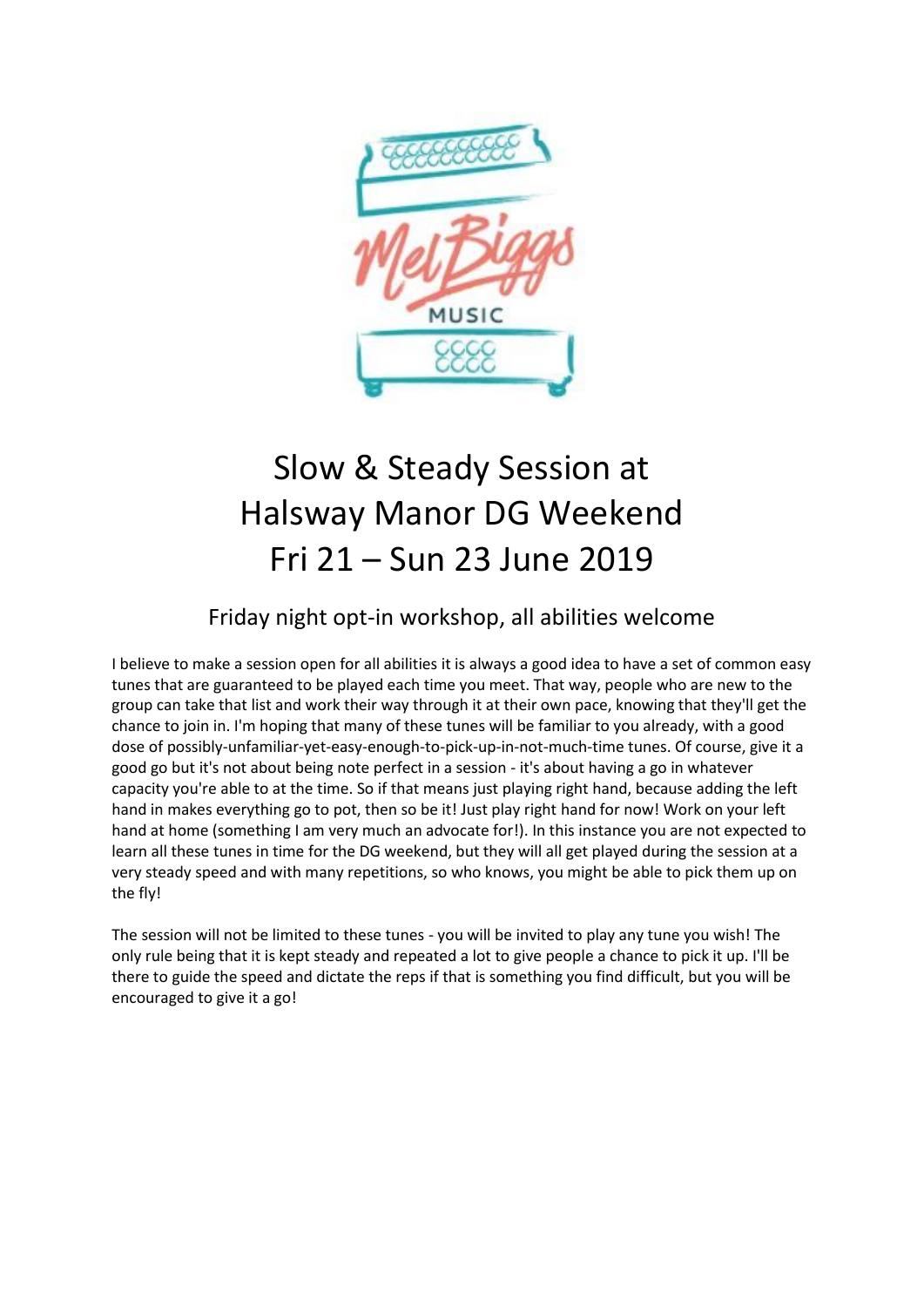**Theme Vannitaise** T.V. Twiglet









The Bear Dance

Trad (Belgian)



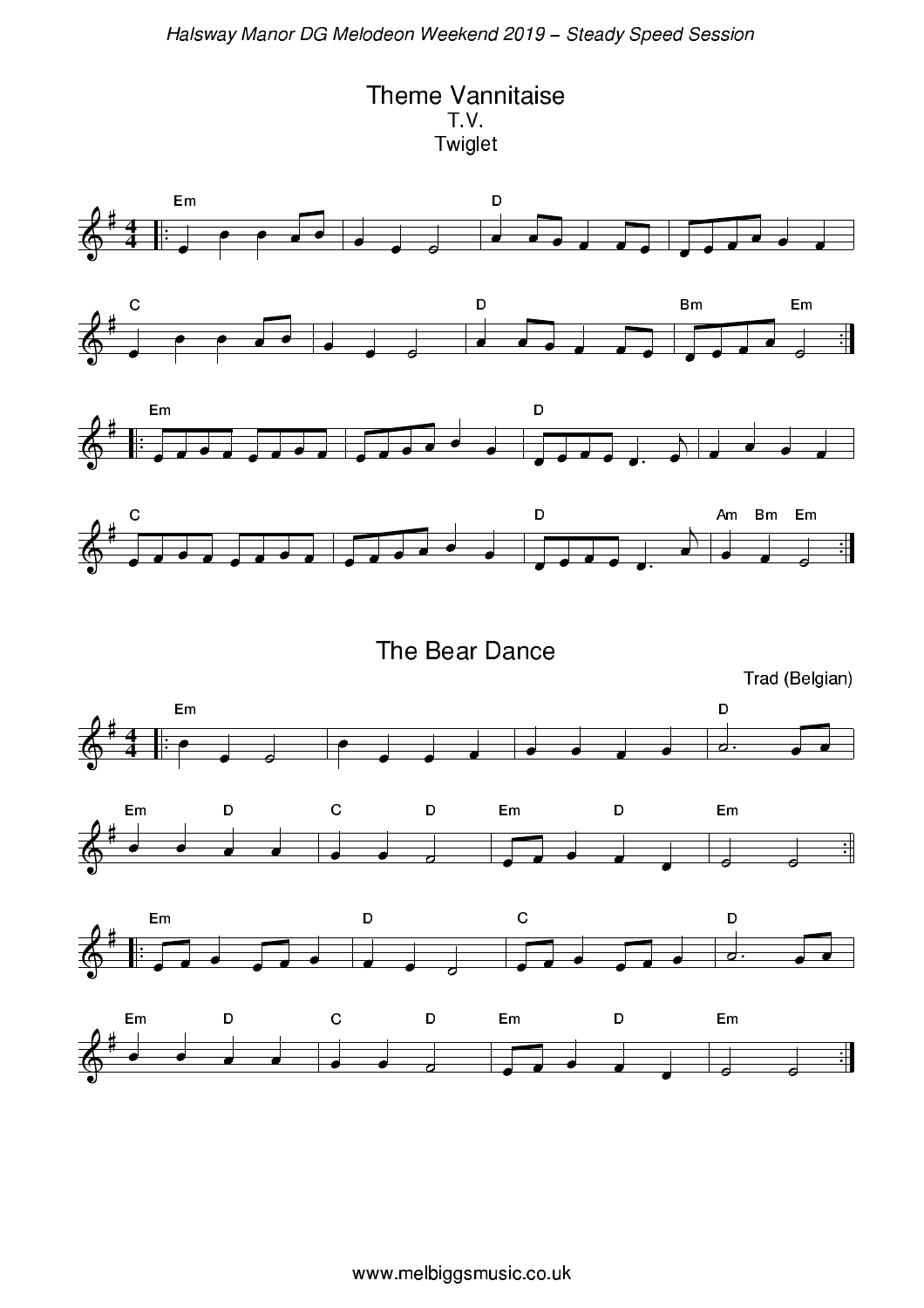



Maggie in the Wood





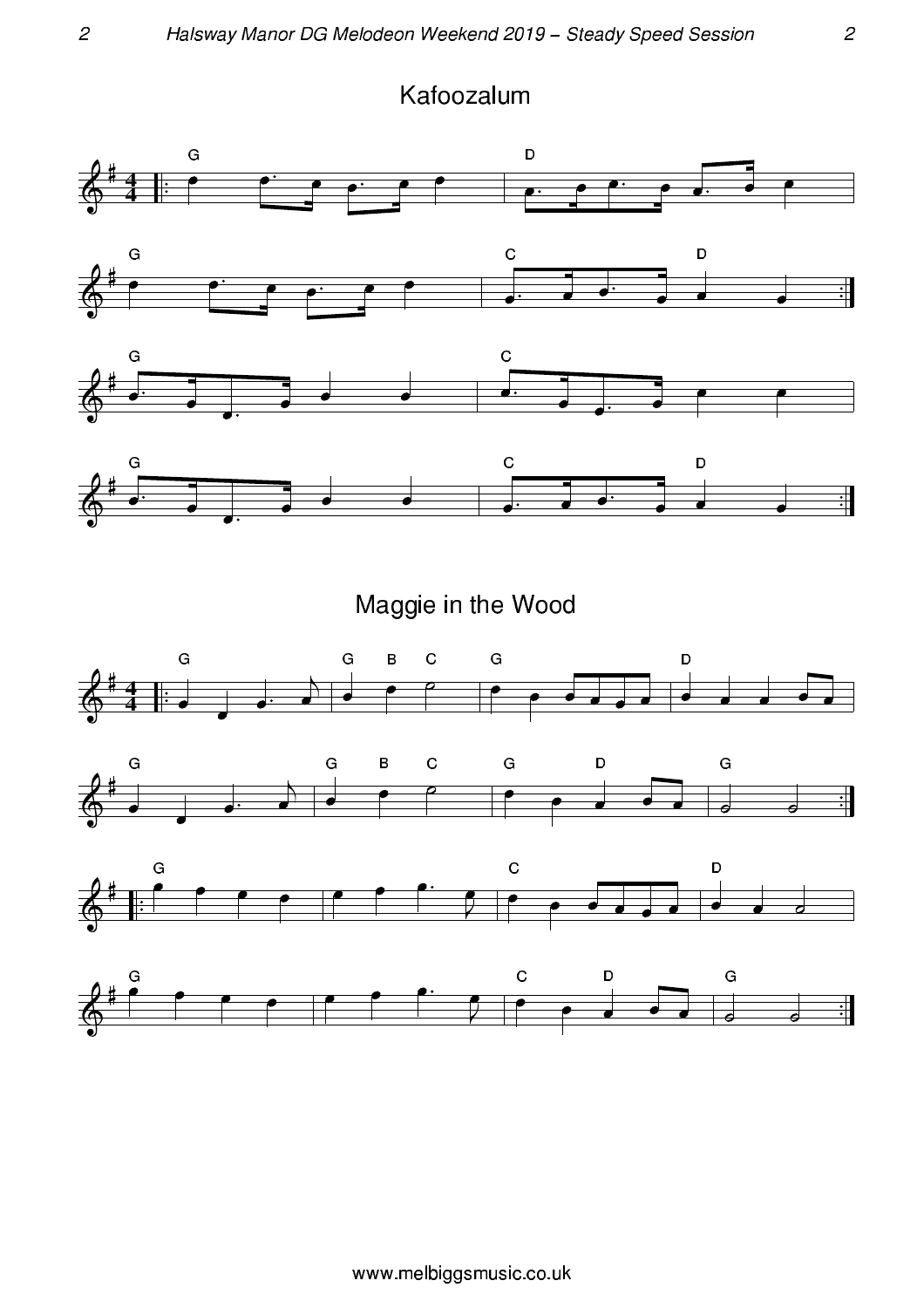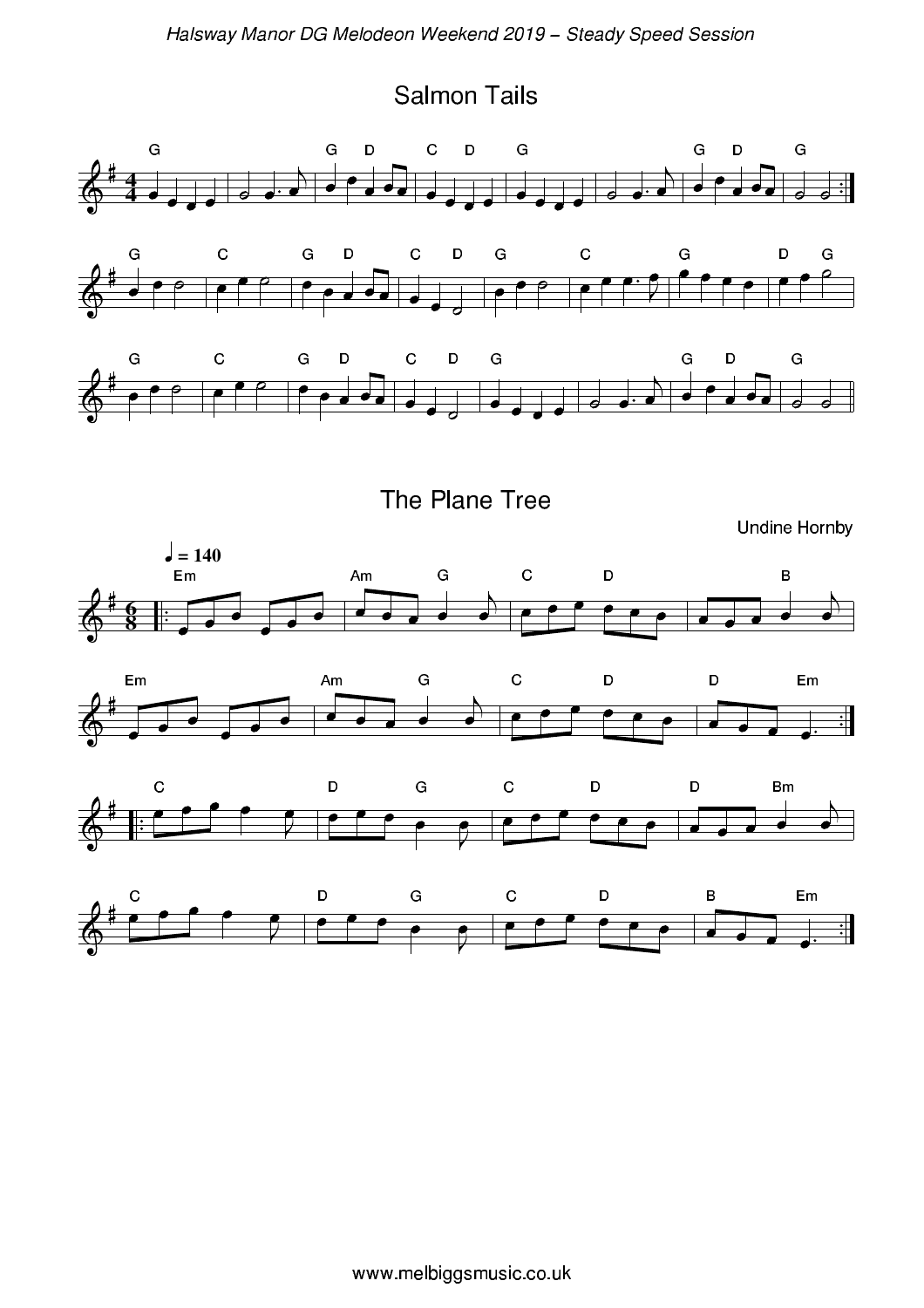

The Railway







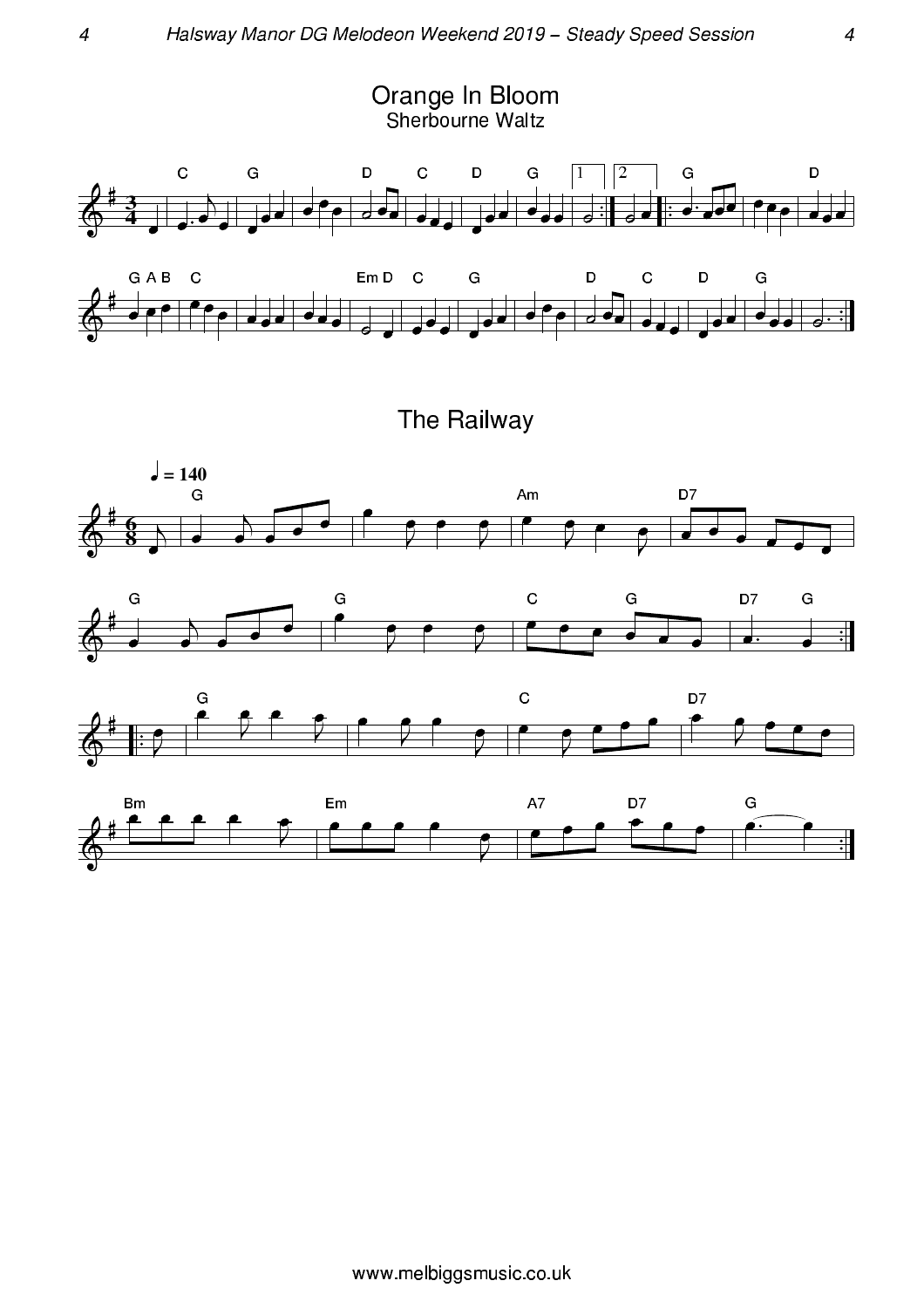Jenny Lind Polka

Anton Wallerstein, USA 1845<br>arr. Mel Biggs